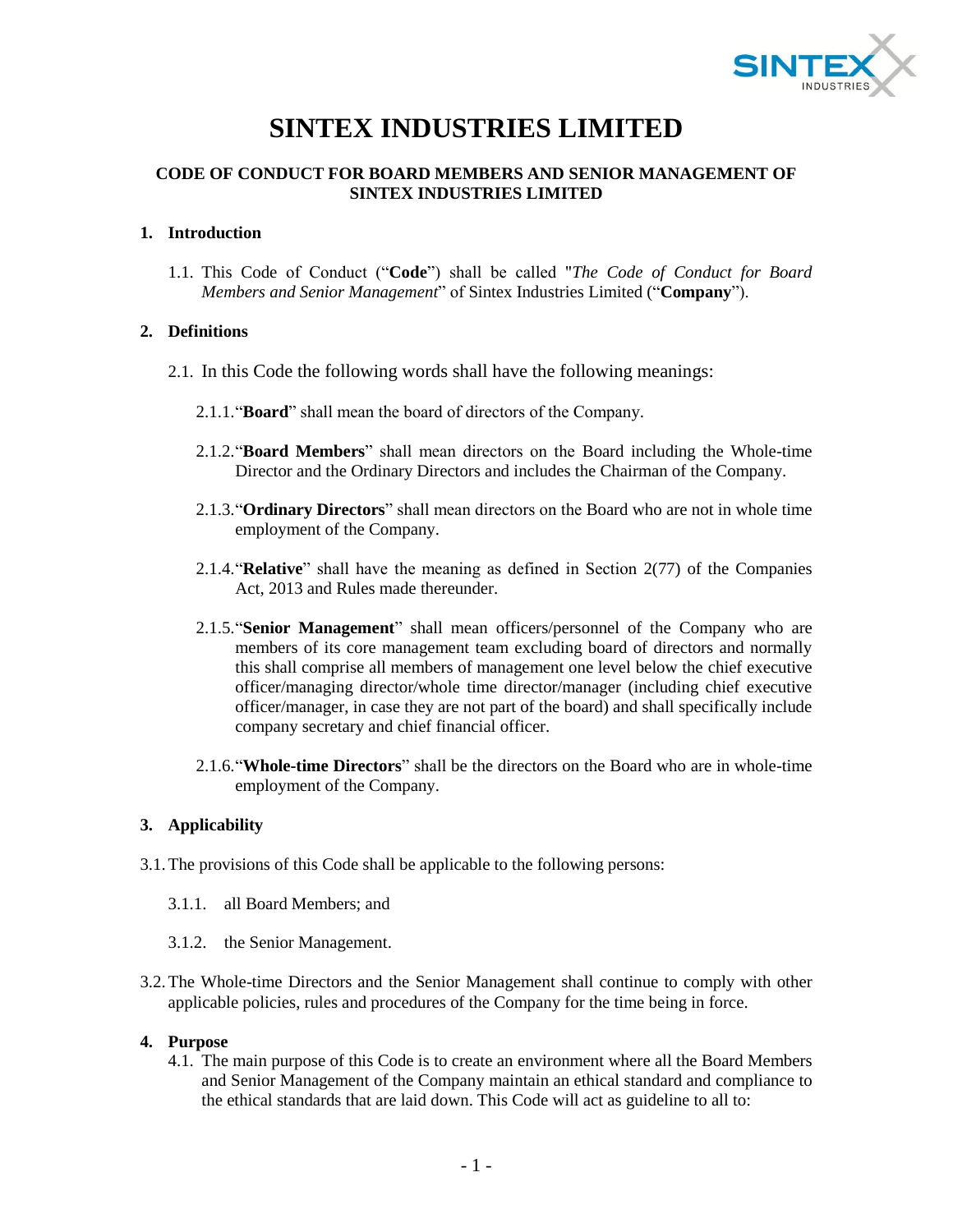

- 4.1.1.promote honest and ethical conduct by the Company;
- 4.1.2.maintain a corporate climate in which the integrity and dignity of each individual is valued;.
- 4.1.3.assure compliance with laws, rules and regulations that govern the Company's business activities; and
- 4.1.4.assure the proper use of the Company's assets.
- 4.2. This Code does not specifically address every potential form of unacceptable conduct, and it is expected that the Board Members and Senior Management of the Company will exercise good judgment in compliance with the principles set out in this Code.

#### **5. Conduct of Business**

- 5.1.The Board Members and the Senior Management must conduct the business of the Company in an efficient and transparent manner and in accordance with its obligations to shareholders and other stakeholders.
- 5.2.The Board Members and the Senior Management shall act in accordance with the highest standard of honesty, integrity, fairness and ethical conduct while working for the Company as well as while representing the Company without allowing their independent judgment to be subordinated and fulfill fiduciary obligations.
- 5.3.In all cases, if one of the Board Members or the Senior Management are unsure about the appropriateness of an event or action, such Board Member or Senior Management shall seek the assistance in interpreting the requirements of this Code by contacting the Board.

#### **6. Proper Use of the Company Assets**

The Company assets shall be used only for the legitimate business purposes of the Company. The Board Members and the Senior Management shall not use the Company assets, confidential or proprietary information, or position for personal gain.

#### **7. Confidential Information**

Confidential information relating to the Company including any technical, operational or commercial information of the Company shall not be disclosed to anyone by the Board Members and the Senior Management. Such information is confidential and for the exclusive use of the Company.

#### **8. Discrimination and Harassment**

8.1. The Company is committed to providing a workplace free of discrimination and harassment based on race, color, religion, age, gender, national origin, disability, veteran status, or any other biases. It would be the endeavour of every Board Member and Senior Management to see that the work place is free from such environment.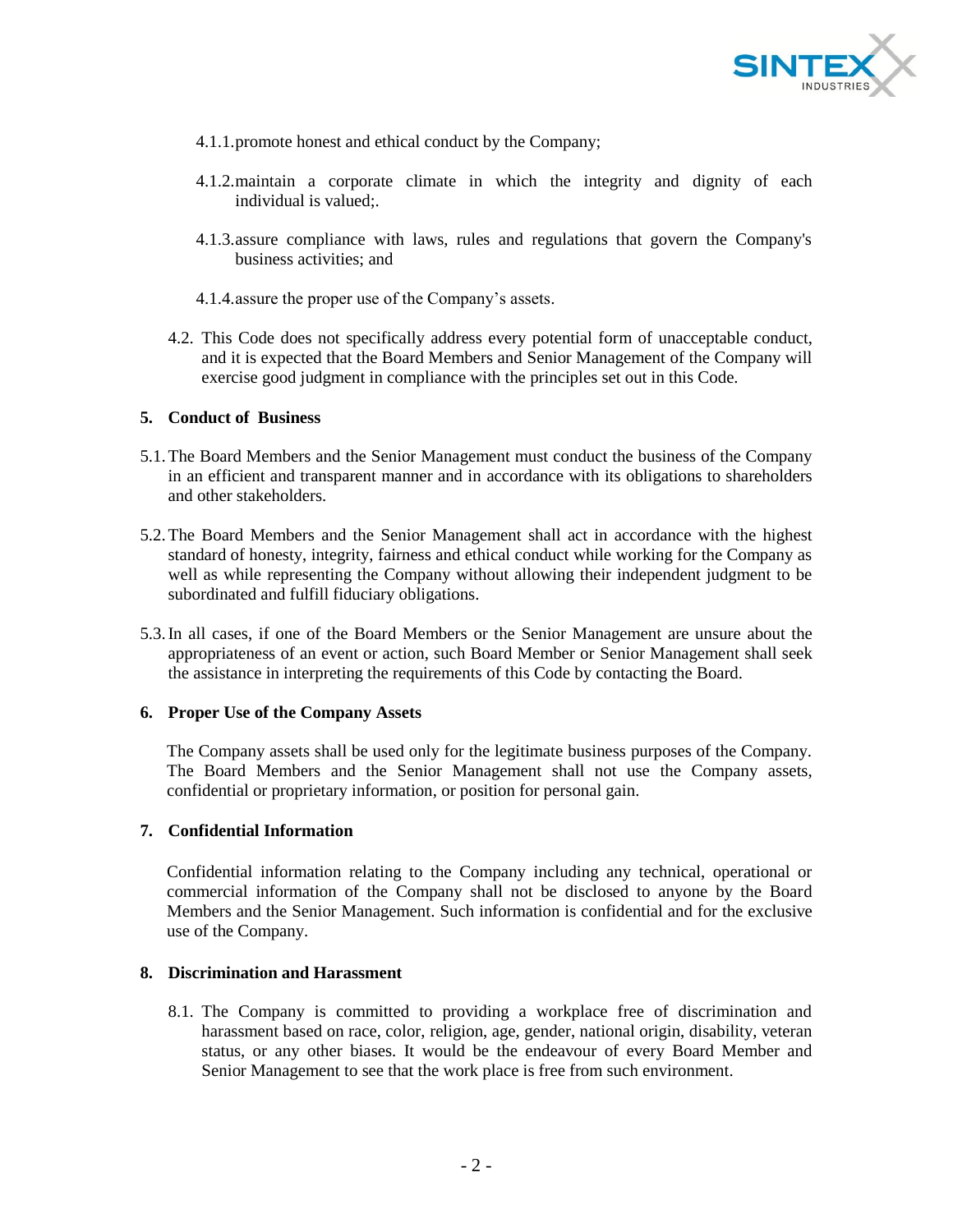

8.2. If any officer or associate is discriminated, he/she may lodge a complaint of discrimination or harassment to the President and the Chief Executive Officer of the Company.

## **9. Sexual Harassment**

Sexual harassment is illegal under Indian laws and a violation of the Company's policies. An employee engaging in sexual harassment will be subject to disciplinary action up to and including termination of employment and/or liable to indemnify the Company for the loss incurred by the Company on account of his such action/inaction and/or forfeiture of the termination benefits, if any (or to say to the extent of the loss suffered by the Company on account of his engaging in sexual harassment).

## **10. Political Contributions**

Corporate funds, credit, property or services of the Company shall not be used, directly or indirectly, to support any political party or candidate for public office, or to support or oppose any ballot measure, without the unanimous prior approval of the Board.

# **11. Gifts and Other Benefits**

No Board Member and/or Senior Management or a member of the Board Members' and/or Senior Management's immediate family, shall (directly or indirectly) solicit, accept or retain any gift, entertainment, trip, discount, service, or other benefit from any organization or person doing business or competing with the Company, other than (i) the modest gifts or entertainment as part of normal business courtesy and hospitality that would not influence, and would not reasonably appear to be capable of influencing, such person to act in any manner not in the best interest of the Company; or (ii) acceptance of a nominal benefit that has been disclosed to the Company.

## **12. Code for Independent Directors**

The independent directors of the Company shall—

- (1) undertake appropriate induction and regularly update and refresh their skills, knowledge and familiarity with the company;
- (2) seek appropriate clarification or amplification of information and, where necessary, take and follow appropriate professional advice and opinion of outside experts at the expense of the company;
- (3) strive to attend all meetings of the Board of Directors and of the Board committees of which he is a member;
- (4) participate constructively and actively in the committees of the Board in whichthey are chairpersons or members;
- (5) strive to attend the general meetings of the company;
- (6) where they have concerns about the running of the company or a proposed action, ensure that these are addressed by the Board and, to the extent that they are not resolved, insist that their concerns are recorded in the minutes of the Board meeting;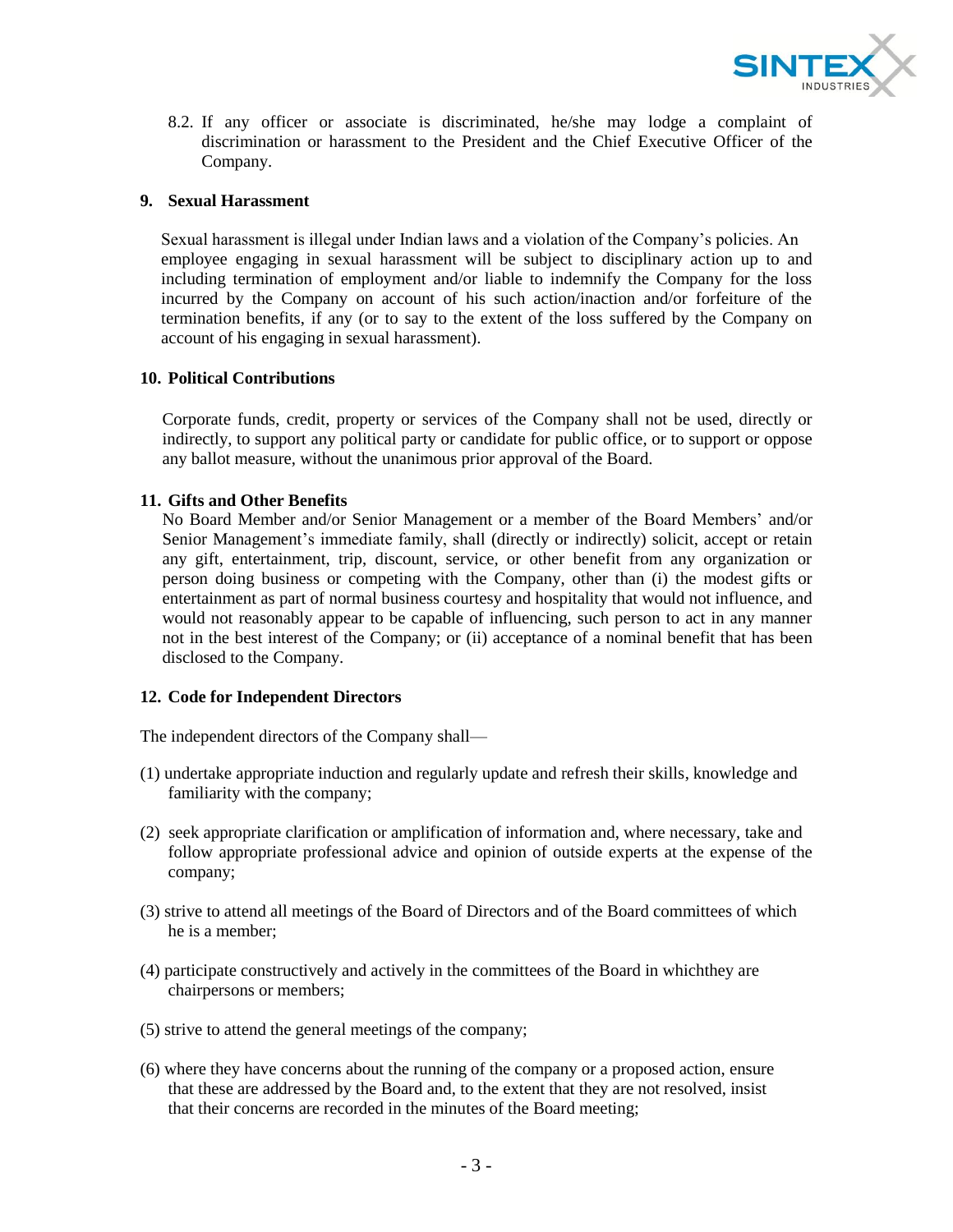

- (7) keep themselves well informed about the company and the external environment in which it operates;
- (8) not to unfairly obstruct the functioning of an otherwise proper Board or committee of the Board;
- (9) pay sufficient attention and ensure that adequate deliberations are held before approving related party transactions and assure themselves that the same are in the interest of the company;
- (10) ascertain and ensure that the company has an adequate and functional vigil mechanism and to ensure that the interests of a person who uses such mechanism are not prejudicially affected on account of such use;
- (11) report concerns about unethical behaviour, actual or suspected fraud or violation of the company's code of conduct or ethics policy;
- (12) acting within his authority, assist in protecting the legitimate interests of the company, shareholders and its employees;
- (13) not disclose confidential information, including commercial secrets, technologies, advertising and sales promotion plans, unpublished price sensitive information, unless such disclosure is expressly approved by the Board or required by law.

## **13. Other Organizations**

- 13.1. The Senior Management must devote his or her full time and efforts during normal working hours to the service of the Company. No such person shall engage in any business or secondary employment that would interfere with his or her obligations and responsibilities to the Company.
- 13.2. The Senior Management will not serve on the board of directors' of any corporation not owned or controlled by the Company, other than a non-profit, charitable, religious, civic or educational organization, without the prior written approval of the Board.

#### **14. Accounting and Reporting**

- 14.1. All the Board Members and the members of the Senior Management are expected to follow the Company's accounting policies. All accounting records should accurately reflect and describe corporate transactions. The recording of such data must not be falsified or altered in any way to conceal or distort assets, liabilities, revenues, expenses or the nature of the activity.
- 14.2. All public disclosures made by the Company, including disclosures in reports and documents filed with or submitted to the Statutory Authorities shall be accurate and complete in all material respects. All the Board Members and the Senior Management are expected to carefully consider all inquiries from the Company related to the disclosure requirements and promptly supply complete and accurate responses.

## **15. Compensation and Disclosures**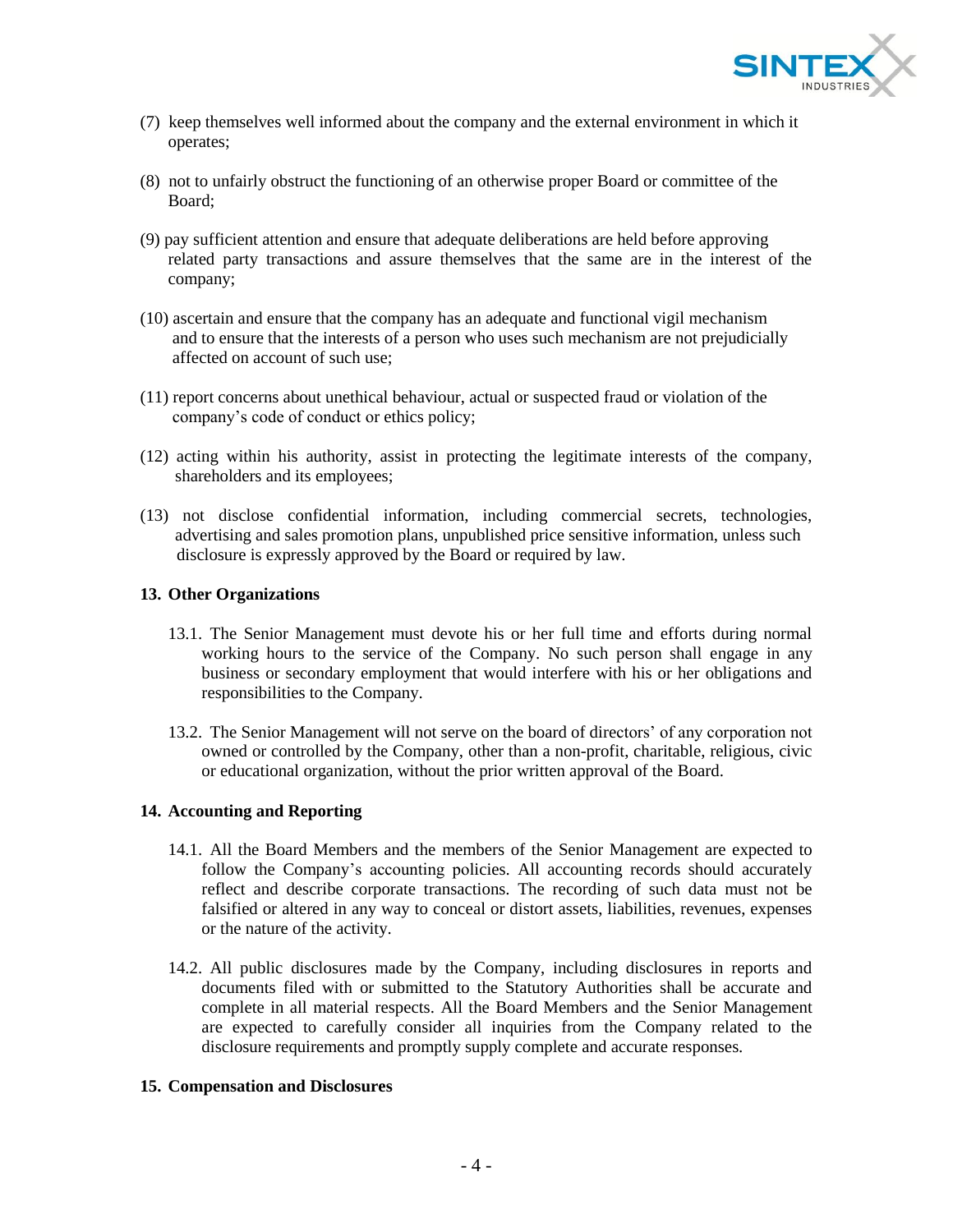

The fees and compensation payable to the Board Members shall be fixed in accordance with the approvals as per the applicable provisions of law and the same will be fully disclosed in the Annual Report to the shareholders of the Company.

# **16. Conflict of Interest**

- 16.1. The Board Members and the Senior Management are expected to dedicate their best efforts to advancing the Company's interests and to make decisions that affect the Company based on the Company's best interests and independent of outside influences.
- 16.2. A conflict of interest occurs when one's private interests interfere in any way, or even appear to interfere, with the interests of the Company. A conflict situation can arise when a Board Member or a Senior Management personnel takes actions or has interests that make it difficult to perform his or her duties for the Company objectively and effectively. Such conflict or interest may arise not only as a result of direct personal interest but also indirectly as a result of the personal interest of a relative or organizations affiliated with the Board Member and the Senior Management personnel. Relatives include spouse, parents, siblings, children and their spouses, grandparents, grandchildren ant step-relations.
- 16.3. The Board Members' and the Senior Management' obligation to conduct the Company's business in an honest and ethical manner includes the ethical handling of actual or apparent conflicts of interest between personal and business relationships. Following are some common examples that illustrate actual or potential conflicts of interest:
	- 16.3.1. owning an interest in a company that competes with or does business with the Company;
	- 16.3.2. participating in a joint venture, partnership or other business arrangement with the Company; and
	- 16.3.3. employment with or serving as a director of a competitor, customer or supplier of the Company.
- 16.4. The Board Member or a member of the Senior Management, who has an actual or potential conflict of interest, including any of the situations described above, must disclose to the Board the existence and nature of the actual or potential conflict of interest and all facts known to him or her regarding the transaction.

## **17. Compliance with Laws, Rules and Regulations**

Any transaction undertaken in the name of the Company that would violate the laws of the land is prohibited. Particular attention is directed to the laws, rules and regulations relating to discrimination, securities, and antitrust, civil rights, transactions with foreign officials, safety and the environment. If any uncertainty arises as to whether a course of action is within the letter and spirit of the law, advice should be obtained from the President and the Chief Executive Officer of the Company.

## 17A. **Obligations with respect to independent directors.**

1. Every independent director shall, at the first meeting of the board in which he participates as a director and thereafter at the first meeting of the board in every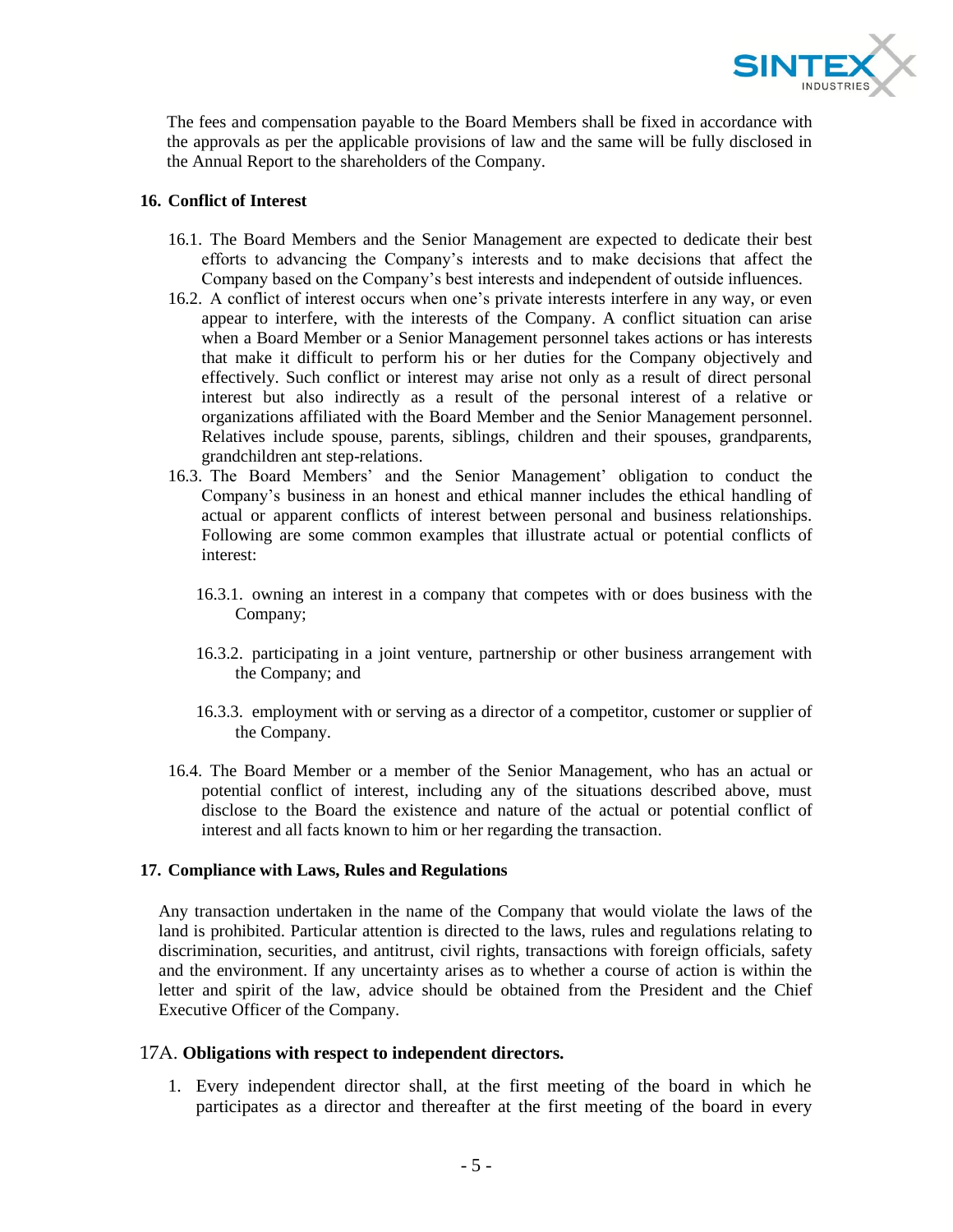

financial year or whenever there is any change in the circumstances which may affect his status as an independent director, submit a declaration that he meets the criteria of independence as provided in clause (b) of sub-regulation (1) of regulation 16 the SEBI (Listing Obligations and Disclosure Requirements) Regulations and that he is not aware of any circumstance or situation, which exist or may be reasonably anticipated, that could impair or impact his ability to discharge his duties with an objective independent judgment and without any external influence.

- 2. Every independent director shall abide by code of Independent Directors as specified under Schedule IV of the Companies Act, 2013.
- 17B. Independent director databank registration

All Independent Directors responsibilities shall submit annual declarations confirming that they have already registered their names with the data bank maintained by the Indian Institute of Corporate Affairs ["IICA"] as prescribed by the Ministry of Corporate Affairs under the relevant rules. They shall clear the exam as prescribed under the aforesaid Notification

17C Every director shall inform the listed entity about the committee positions he or she occupies in other listed entities and notify changes as and when they take place.

17D Senior management shall make disclosures to the board of directors relating to all material, financial and commercial transactions, where they have personal interest that may have a potential conflict with the interest of the listed entity at large.

Explanation*.-* For the purpose of this sub-regulation, conflict of interest relates to dealing in the shares of listed entity, commercial dealings with bodies, which have shareholding of management and their relatives etc.

17E No employee including key managerial personnel or director or promoter of a listed entity shall enter into any agreement for himself or on behalf of any other person, with any shareholder or any other third party with regard to compensation or profit sharing in connection with dealings in the securities of such listed entity, unless prior approval for the same has been obtained from the Board of Directors as well as public shareholders by way of an ordinary resolution

#### **18. Enforcement of Code of Conduct**

- 18.1. The Company Secretary of the Company shall be the Compliance Officer for the purpose of this Code ("**Compliance Officer**").
- 18.2. Each Board Member and the Senior Management shall be accountable for fully complying with this Code.
- 18.3. In the event of any breach of this Code, the Compliance Officer shall report about such breach, which comes to his notice to the: (a) Board Members; and (b) the Chairman of the Company in case of Senior Management.
- 18.4. All Board Members and Senior Management shall be subject to any internal or external investigation of possible violations of this Code.